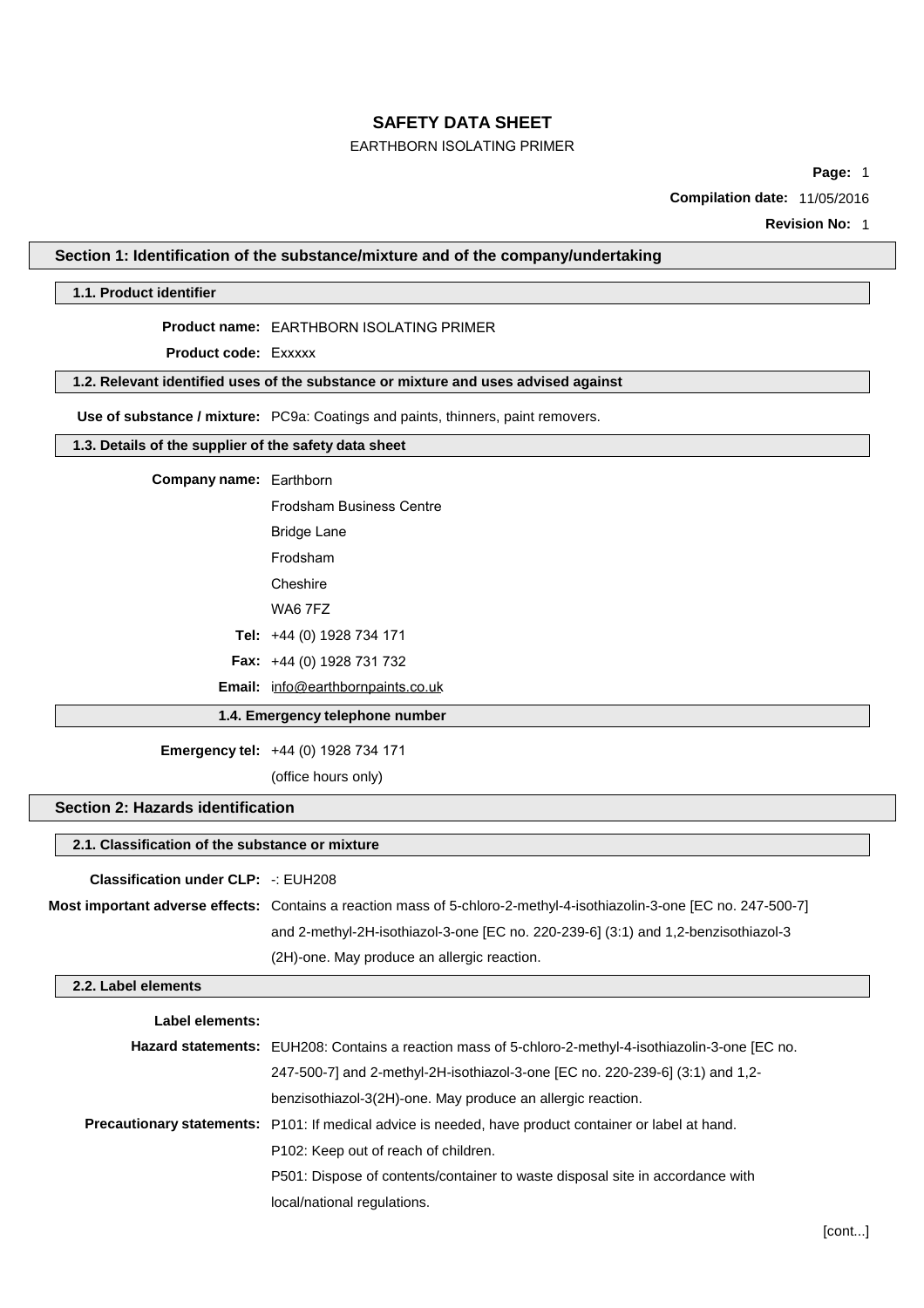**Page:** 2

P262: Do not get in eyes, on skin, or on clothing.

P233: Keep container tightly closed.

P305+351+338: IF IN EYES: Rinse cautiously with water for several minutes. Remove

contact lenses, if present and easy to do. Continue rinsing.

P302+352: IF ON SKIN: Wash with plenty of water/.

P301+312: IF SWALLOWED: Call a POISON CENTER/doctor/ if you feel unwell.

### **2.3. Other hazards**

**PBT:** This product is not identified as a PBT/vPvB substance.

## **Section 3: Composition/information on ingredients**

**3.2. Mixtures**

**Section 4: First aid measures**

**4.1. Description of first aid measures**

**Skin contact:** Wash immediately with plenty of soap and water.

**Eye contact:** Bathe the eye with running water for 15 minutes.

**Ingestion:** Wash out mouth with water.

**Inhalation:** Consult a doctor.

#### **4.2. Most important symptoms and effects, both acute and delayed**

**Skin contact:** There may be mild irritation at the site of contact.

**Eye contact:** There may be irritation and redness.

**Ingestion:** There may be irritation of the throat.

**Inhalation:** No symptoms.

**4.3. Indication of any immediate medical attention and special treatment needed**

**Immediate / special treatment:** Not applicable.

### **Section 5: Fire-fighting measures**

**5.1. Extinguishing media**

**Extinguishing media:** Suitable extinguishing media for the surrounding fire should be used. Use water spray

to cool containers.

## **5.2. Special hazards arising from the substance or mixture**

**Exposure hazards:** In combustion emits toxic fumes.

### **5.3. Advice for fire-fighters**

**Advice for fire-fighters:** Wear self-contained breathing apparatus. Wear protective clothing to prevent contact with skin and eyes.

# **Section 6: Accidental release measures**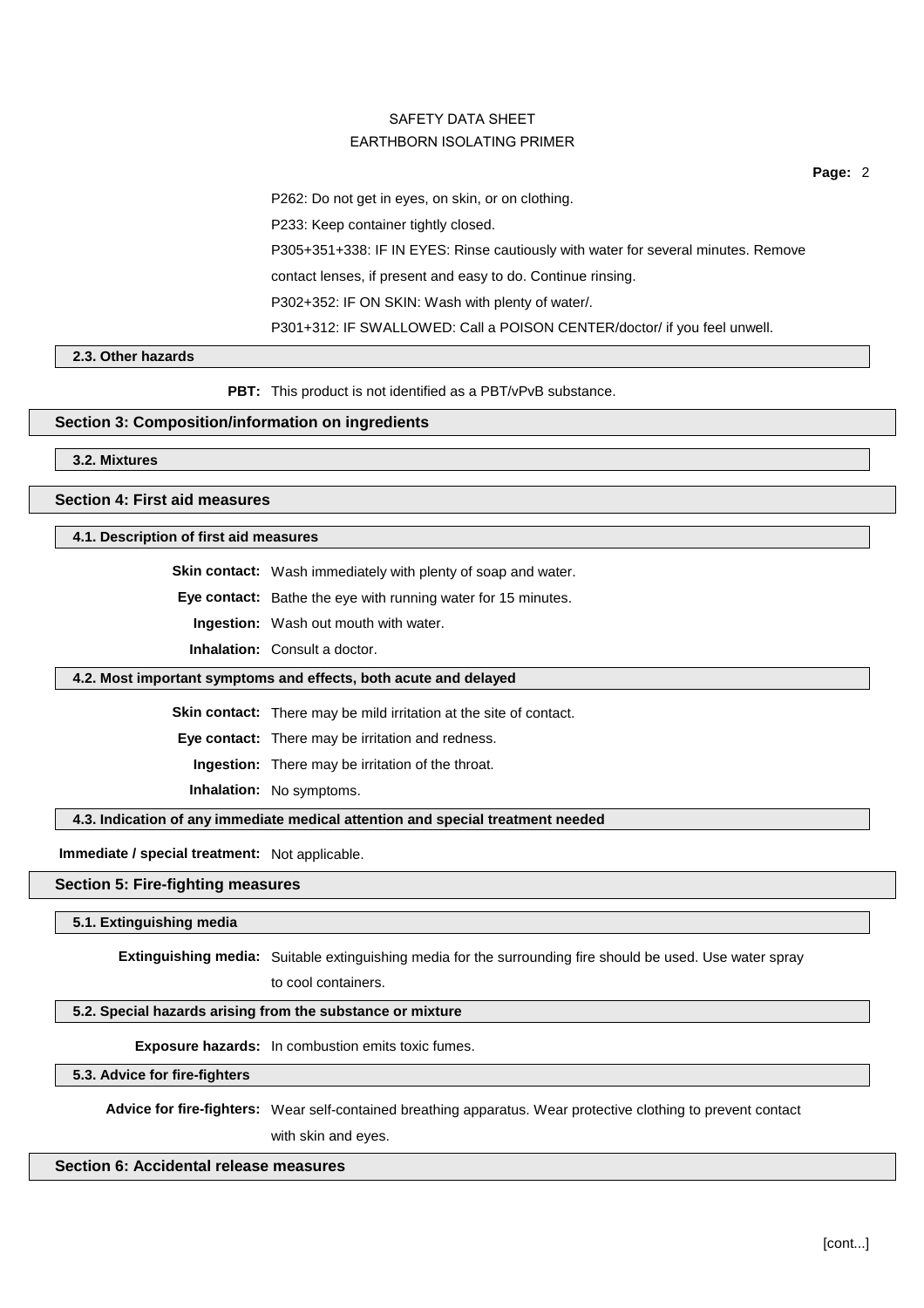### **6.1. Personal precautions, protective equipment and emergency procedures**

**Personal precautions:** Refer to section 8 of SDS for personal protection details. Turn leaking containers leakside up to prevent the escape of liquid.

#### **6.2. Environmental precautions**

**Environmental precautions:** Do not discharge into drains or rivers. Contain the spillage using bunding.

## **6.3. Methods and material for containment and cleaning up**

**Clean-up procedures:** Absorb into dry earth or sand. Transfer to a closable, labelled salvage container for disposal by an appropriate method.

**6.4. Reference to other sections**

**Reference to other sections:** Refer to section 8 of SDS.

**Section 7: Handling and storage**

**7.1. Precautions for safe handling**

## **7.2. Conditions for safe storage, including any incompatibilities**

**Storage conditions:** Store in a cool, well ventilated area. Keep container tightly closed.

**7.3. Specific end use(s)**

**Specific end use(s):** No data available.

#### **Section 8: Exposure controls/personal protection**

**8.1. Control parameters**

**Workplace exposure limits:** No data available.

**DNEL/PNEC Values**

**DNEL / PNEC** No data available.

**8.2. Exposure controls**

**Respiratory protection:** Respiratory protection not required.

**Hand protection:** Protective gloves.

**Eye protection:** Safety glasses. Ensure eye bath is to hand.

**Skin protection:** Protective clothing.

## **Section 9: Physical and chemical properties**

#### **9.1. Information on basic physical and chemical properties**

**State:** Liquid

**Colour:** White

**Odour:** Barely perceptible odour

**Evaporation rate:** Moderate

**Solubility in water:** Soluble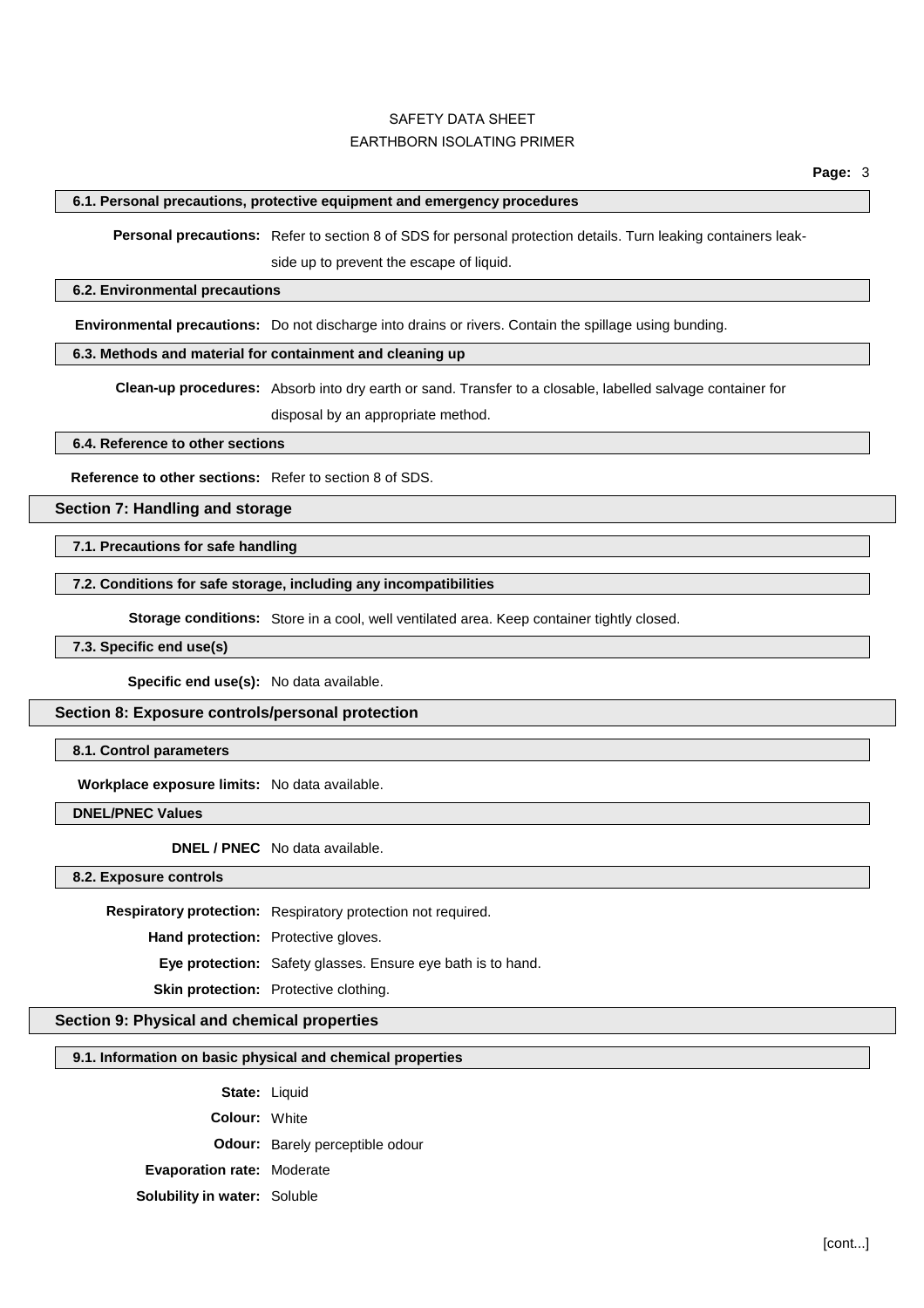**Viscosity:** Viscous

**Relative density:** 1.32 **pH:** 8

**VOC g/l:** max 10

#### **9.2. Other information**

**Other information:** No data available.

#### **Section 10: Stability and reactivity**

**10.1. Reactivity**

**Reactivity:** Stable under recommended transport or storage conditions.

**10.2. Chemical stability**

**Chemical stability:** Stable under normal conditions.

#### **10.3. Possibility of hazardous reactions**

**Hazardous reactions:** Hazardous reactions will not occur under normal transport or storage conditions.

Decomposition may occur on exposure to conditions or materials listed below.

## **10.4. Conditions to avoid**

**Conditions to avoid:** Heat.

**10.5. Incompatible materials**

**Materials to avoid:** Strong oxidising agents. Strong acids.

## **10.6. Hazardous decomposition products**

**Haz. decomp. products:** In combustion emits toxic fumes.

# **Section 11: Toxicological information**

## **11.1. Information on toxicological effects**

#### **Excluded hazards for substance:**

| Hazard                         | Route | Basis                 |
|--------------------------------|-------|-----------------------|
| Acute toxicity (ac. tox. 4)    | ۰     | No hazard: calculated |
| Acute toxicity (ac. tox. 3)    |       | No hazard: calculated |
| Acute toxicity (ac. tox. 2)    | -     | No hazard: calculated |
| Acute toxicity (ac. tox. 1)    |       | No hazard: calculated |
| Skin corrosion/irritation      |       | No hazard: calculated |
| Serious eye damage/irritation  |       | No hazard: calculated |
| Respiratory/skin sensitisation |       | No hazard: calculated |
| Germ cell mutagenicity         |       | No hazard: calculated |
| Carcinogenicity                |       | No hazard: calculated |

**Page:** 4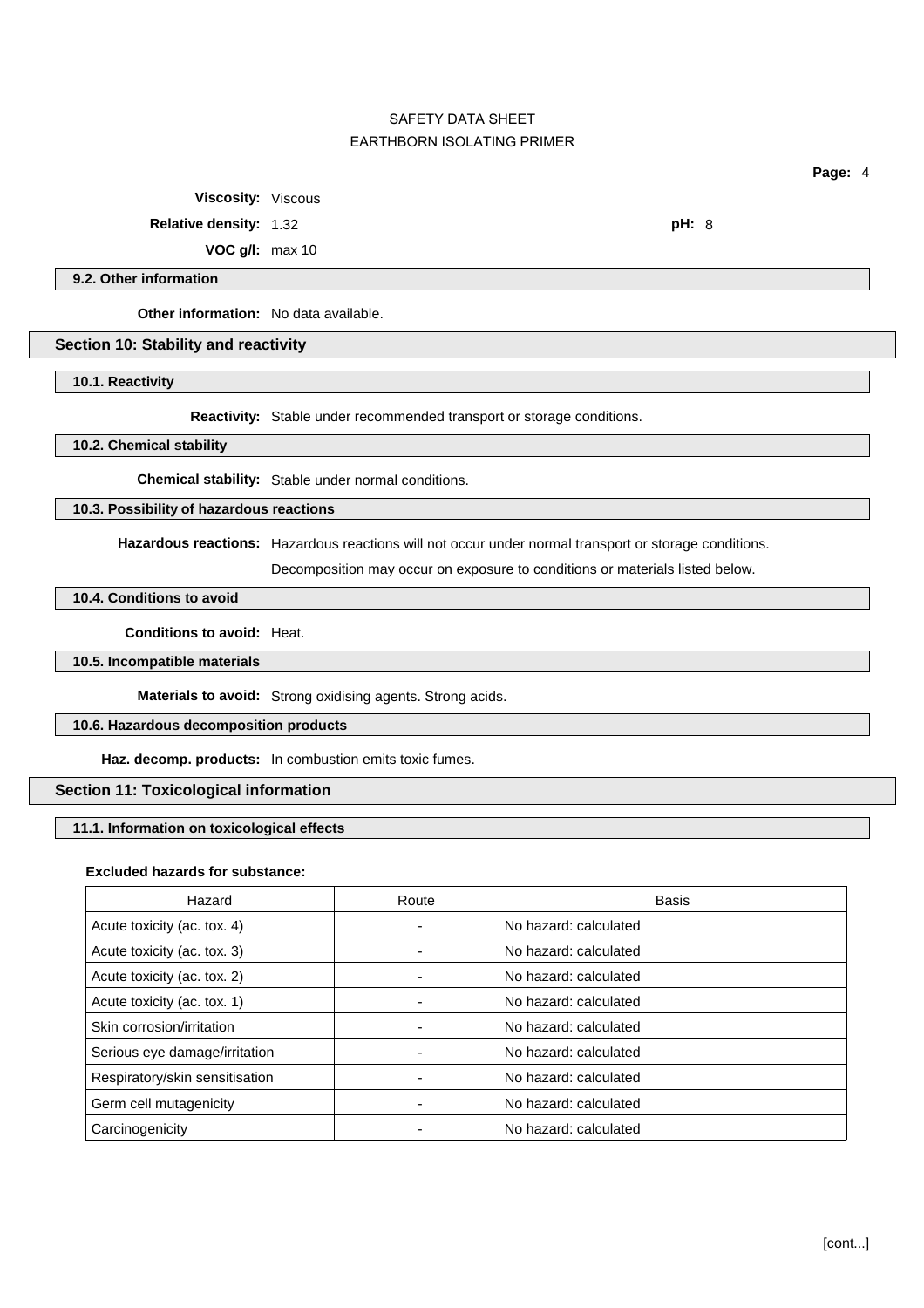**Page:** 5

| Reproductive toxicity          | No hazard: calculated |
|--------------------------------|-----------------------|
| STOT-single exposure           | No hazard: calculated |
| STOT-repeated exposure         | No hazard: calculated |
| <sup>'</sup> Aspiration hazard | No hazard: calculated |

### **Symptoms / routes of exposure**

**Skin contact:** There may be mild irritation at the site of contact.

**Eye contact:** There may be irritation and redness.

**Ingestion:** There may be irritation of the throat.

**Inhalation:** No symptoms.

### **Section 12: Ecological information**

**12.1. Toxicity**

**Ecotoxicity values:** No data available.

**12.2. Persistence and degradability**

**Persistence and degradability:** Biodegradable.

**12.3. Bioaccumulative potential**

**Bioaccumulative potential:** No bioaccumulation potential.

**12.4. Mobility in soil**

**Mobility:** Readily absorbed into soil.

## **12.5. Results of PBT and vPvB assessment**

**PBT identification:** This product is not identified as a PBT/vPvB substance.

**12.6. Other adverse effects**

**Other adverse effects:** Negligible ecotoxicity.

## **Section 13: Disposal considerations**

**13.1. Waste treatment methods**

**Disposal operations:** Some local authorities have special facilities for disposal or disposing of waste paint.

**NB:** The user's attention is drawn to the possible existence of regional or national

regulations regarding disposal.

## **Section 14: Transport information**

**Transport class:** This product does not require a classification for transport.

## **Section 15: Regulatory information**

**15.1. Safety, health and environmental regulations/legislation specific for the substance or mixture**